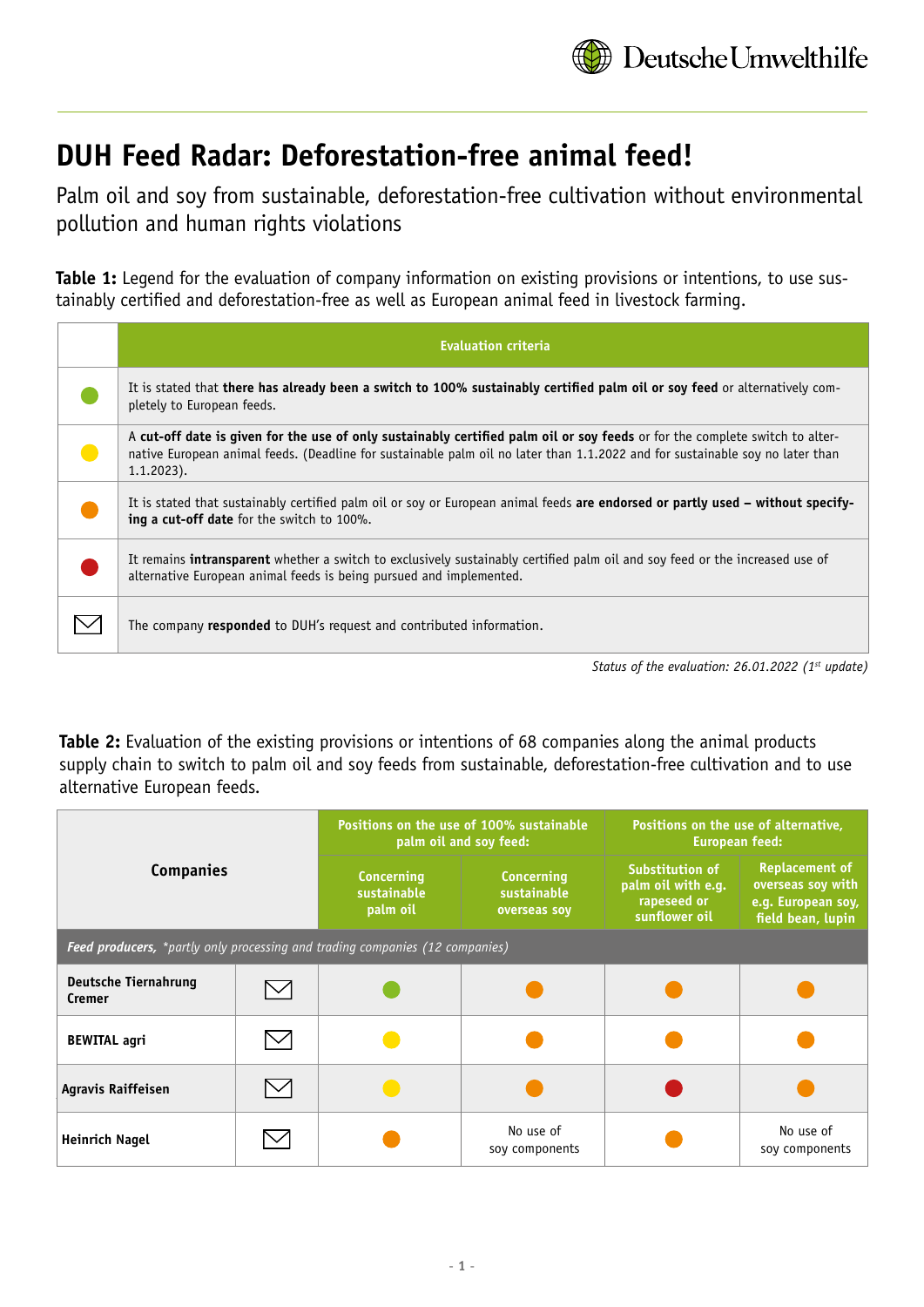| <b>Companies</b>                                                                                     |  | Positions on the use of 100% sustainable<br>palm oil and soy feed: |                                                  | Positions on the use of alternative,<br>European feed:                       |                                                                                       |
|------------------------------------------------------------------------------------------------------|--|--------------------------------------------------------------------|--------------------------------------------------|------------------------------------------------------------------------------|---------------------------------------------------------------------------------------|
|                                                                                                      |  | <b>Concerning</b><br>sustainable<br>palm oil                       | <b>Concerning</b><br>sustainable<br>overseas soy | <b>Substitution of palm</b><br>oil with e.g.<br>rapeseed or<br>sunflower oil | <b>Replacement of</b><br>overseas soy with<br>e.g. European soy,<br>field bean, lupin |
| Feed producers, *partly only processing and trading companies (12 companies)                         |  |                                                                    |                                                  |                                                                              |                                                                                       |
| GS agri                                                                                              |  |                                                                    |                                                  |                                                                              |                                                                                       |
| Hauptgenossenschaft<br><b>Nord</b>                                                                   |  |                                                                    |                                                  |                                                                              |                                                                                       |
| H. Bröring                                                                                           |  |                                                                    |                                                  |                                                                              |                                                                                       |
| <b>PHW Gruppe</b><br>(incl. Mega Tierernährung<br>and Wiesenhof)                                     |  |                                                                    |                                                  |                                                                              |                                                                                       |
| <b>BayWa</b>                                                                                         |  | No palm oil products<br>are traded                                 |                                                  | No palm oil products<br>are traded                                           |                                                                                       |
| Cefetra Group<br>(Baywa subsidiary)                                                                  |  |                                                                    |                                                  |                                                                              |                                                                                       |
| <b>Volac Wilmar Feed</b><br>Ingredients<br><b>Holdings Limited</b>                                   |  |                                                                    | Soy is not processed<br>or traded                |                                                                              | Soy is not processed<br>or traded                                                     |
| <b>ADM Animal Nutrition</b>                                                                          |  |                                                                    |                                                  |                                                                              |                                                                                       |
| Meat processing (partly incl. animal husbandry) (7 companies)                                        |  |                                                                    |                                                  |                                                                              |                                                                                       |
| <b>Danish Crown</b>                                                                                  |  |                                                                    |                                                  |                                                                              |                                                                                       |
| Wiesenhof<br>(subsidiary of the feed<br>producer PHW Group)                                          |  |                                                                    |                                                  |                                                                              |                                                                                       |
| <b>Tönnies</b>                                                                                       |  |                                                                    |                                                  |                                                                              |                                                                                       |
| Westfleisch                                                                                          |  |                                                                    | (Second query round,<br>status January 2022)     |                                                                              |                                                                                       |
| Rothkötter Gruppe<br>(incl. Rothkötter<br>Mischfutterwerke)                                          |  |                                                                    |                                                  |                                                                              |                                                                                       |
| <b>Sprehe Feinkost</b>                                                                               |  |                                                                    |                                                  |                                                                              |                                                                                       |
| Vion N.L.                                                                                            |  |                                                                    |                                                  |                                                                              |                                                                                       |
| Poultry industry (small selection of laying hen farmers and egg product manufacturers) (8 companies) |  |                                                                    |                                                  |                                                                              |                                                                                       |
| Biovum incl. Eggerhof<br>(BioRegio business)                                                         |  | The feed contains<br>no palm oil                                   | No use of<br>overseas soy                        |                                                                              |                                                                                       |
| Vriesen-Hof                                                                                          |  | The feed contains<br>no palm oil                                   |                                                  |                                                                              |                                                                                       |
| Gutshof-Ei                                                                                           |  | The feed contains<br>no palm oil                                   |                                                  |                                                                              |                                                                                       |
| Geflügelhof Onken                                                                                    |  |                                                                    |                                                  |                                                                              |                                                                                       |

-1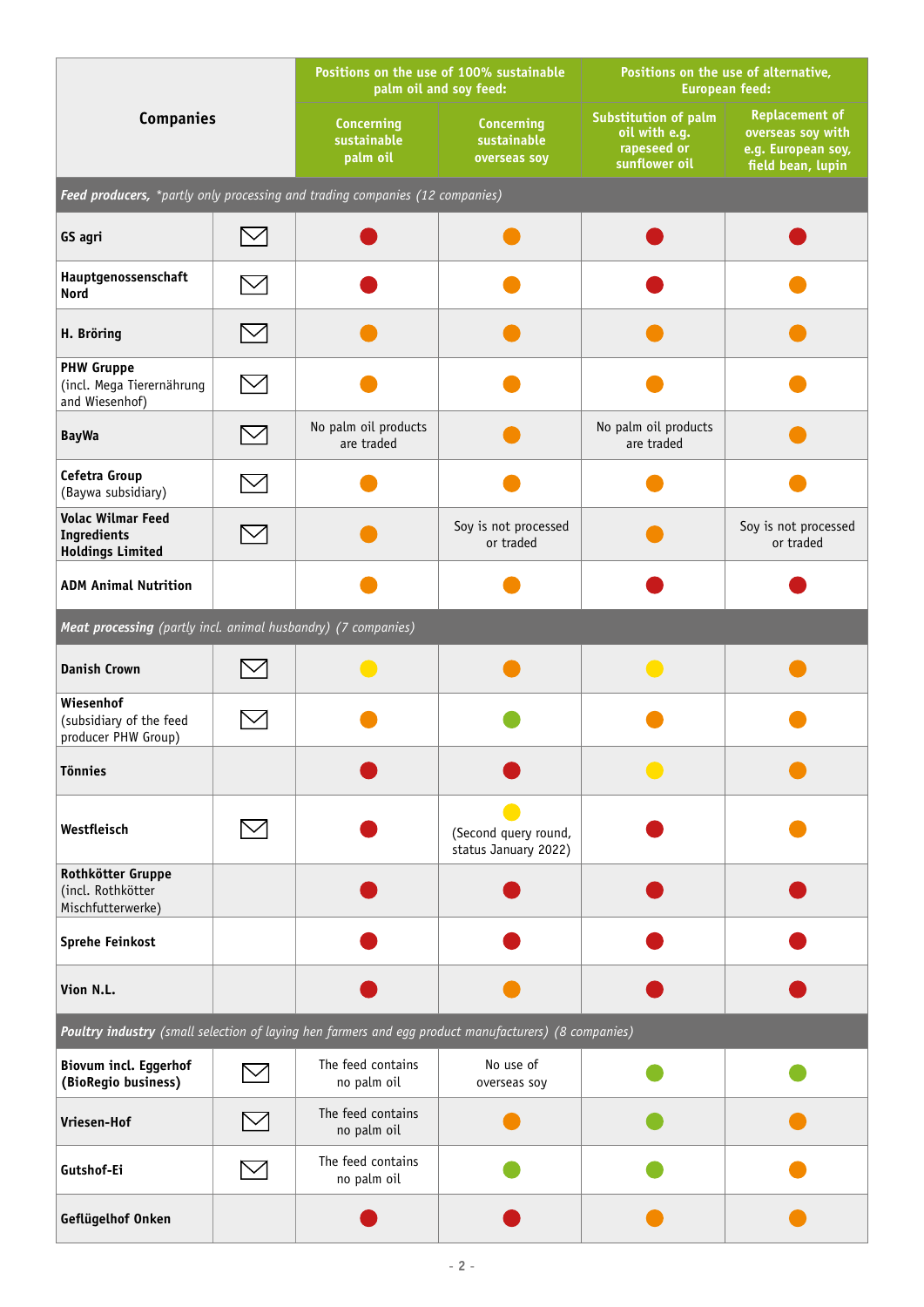| <b>Companies</b>                                                                                     |                | Positions on the use of 100% sustainable<br>palm oil and soy feed: |                                                                                                       | Positions on the use of alternative,<br><b>European feed:</b>         |                                                                                       |  |  |
|------------------------------------------------------------------------------------------------------|----------------|--------------------------------------------------------------------|-------------------------------------------------------------------------------------------------------|-----------------------------------------------------------------------|---------------------------------------------------------------------------------------|--|--|
|                                                                                                      |                | <b>Concerning</b><br>sustainable<br>palm oil                       | <b>Concerning</b><br>sustainable<br>overseas soy                                                      | Substitution of palm<br>oil with e.g.<br>rapeseed or<br>sunflower oil | <b>Replacement of</b><br>overseas soy with<br>e.g. European soy,<br>field bean, lupin |  |  |
| Poultry industry (small selection of laying hen farmers and egg product manufacturers) (8 companies) |                |                                                                    |                                                                                                       |                                                                       |                                                                                       |  |  |
| Hühnerhof Heidegold                                                                                  |                |                                                                    |                                                                                                       |                                                                       |                                                                                       |  |  |
| <b>OVOBEST Eiprodukte</b>                                                                            |                |                                                                    |                                                                                                       |                                                                       |                                                                                       |  |  |
| Eifrisch Vertriebs-<br>gesellschaft                                                                  |                |                                                                    |                                                                                                       |                                                                       |                                                                                       |  |  |
| Schukarle-Hof                                                                                        |                |                                                                    |                                                                                                       |                                                                       |                                                                                       |  |  |
| Dairy industry (incl. dairies and dairy farming) (10 companies)                                      |                |                                                                    |                                                                                                       |                                                                       |                                                                                       |  |  |
| <b>Hochland Deutschland</b>                                                                          |                | Feed used contains<br>no palm oil                                  | Feed used contains<br>no soy                                                                          |                                                                       |                                                                                       |  |  |
| <b>Friesland Campina</b><br>Germany                                                                  |                | Feed used contains<br>no palm oil                                  | Feed used contains<br>no soy                                                                          |                                                                       |                                                                                       |  |  |
| <b>Arla Foods</b>                                                                                    |                |                                                                    |                                                                                                       |                                                                       |                                                                                       |  |  |
| Zott                                                                                                 | $\smash{\vee}$ |                                                                    |                                                                                                       |                                                                       |                                                                                       |  |  |
| <b>Deutsches Milch Kontor</b>                                                                        |                |                                                                    |                                                                                                       |                                                                       |                                                                                       |  |  |
| Hochwald                                                                                             |                |                                                                    |                                                                                                       |                                                                       |                                                                                       |  |  |
| Fude & Serrahn<br>Milchprodukte                                                                      |                |                                                                    |                                                                                                       |                                                                       |                                                                                       |  |  |
| <b>MEGGLE</b>                                                                                        |                |                                                                    |                                                                                                       |                                                                       |                                                                                       |  |  |
| <b>Bayernland</b>                                                                                    |                |                                                                    |                                                                                                       |                                                                       |                                                                                       |  |  |
| Unternehmensgruppe<br><b>Theo Müller</b>                                                             |                |                                                                    |                                                                                                       |                                                                       |                                                                                       |  |  |
| Food retail (> 1 billion sales in 2018) (18 companies)                                               |                |                                                                    |                                                                                                       |                                                                       |                                                                                       |  |  |
| <b>Lidl Deutschland</b>                                                                              |                |                                                                    |                                                                                                       |                                                                       |                                                                                       |  |  |
| <b>Kaufland</b>                                                                                      |                | (Checking the<br>active conversion,<br>status January 2022)        | (Switch of some<br>goods from 1.1.22,<br>concretization<br>expected for 2023,<br>status January 2022) |                                                                       |                                                                                       |  |  |
| ALDI incl. ALDI NORD<br>and ALDI SÜD                                                                 |                |                                                                    |                                                                                                       |                                                                       |                                                                                       |  |  |
| <b>REWE Group</b><br>incl. Penny                                                                     |                |                                                                    |                                                                                                       |                                                                       |                                                                                       |  |  |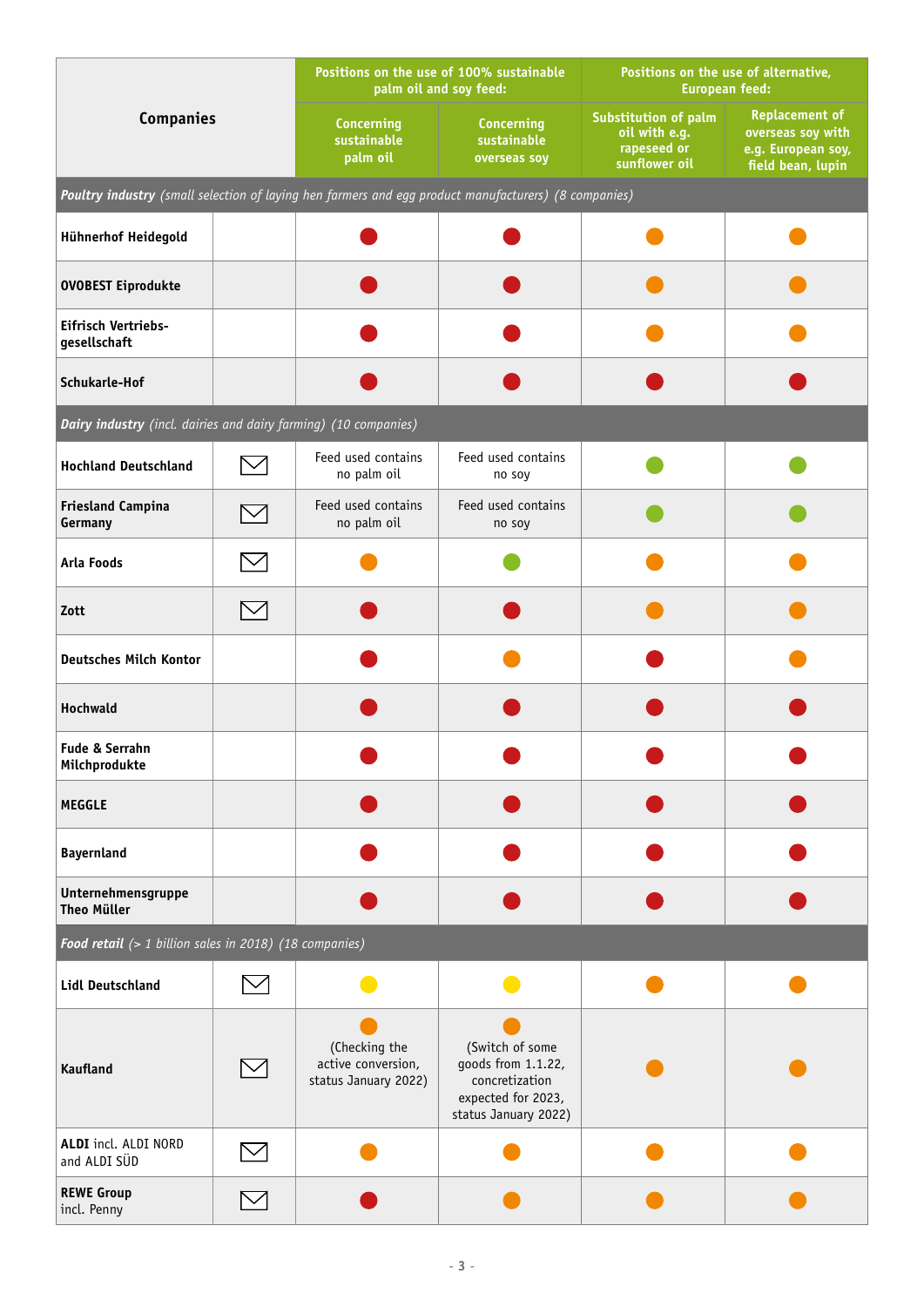| <b>Companies</b>                                                      |             | Positions on the use of 100% sustainable<br>palm oil and soy feed: |                                                  | Positions on the use of alternative,<br><b>European feed:</b>                |                                                                                       |  |  |
|-----------------------------------------------------------------------|-------------|--------------------------------------------------------------------|--------------------------------------------------|------------------------------------------------------------------------------|---------------------------------------------------------------------------------------|--|--|
|                                                                       |             | <b>Concerning</b><br>sustainable<br>palm oil                       | <b>Concerning</b><br>sustainable<br>overseas soy | <b>Substitution of palm</b><br>oil with e.g.<br>rapeseed or<br>sunflower oil | <b>Replacement of</b><br>overseas soy with<br>e.g. European soy,<br>field bean, lupin |  |  |
| Food retail (> 1 billion sales in 2018) (18 companies)                |             |                                                                    |                                                  |                                                                              |                                                                                       |  |  |
| <b>EDEKA</b>                                                          |             |                                                                    |                                                  |                                                                              |                                                                                       |  |  |
| <b>Netto</b>                                                          |             |                                                                    |                                                  |                                                                              |                                                                                       |  |  |
| Metro-Gruppe<br>(incl. Rungis express)                                |             |                                                                    |                                                  |                                                                              |                                                                                       |  |  |
| dm                                                                    |             | Feed used contains<br>no palm oil                                  | Feed used contains<br>no soy                     |                                                                              |                                                                                       |  |  |
| Rossmann                                                              |             |                                                                    |                                                  |                                                                              |                                                                                       |  |  |
| Globus                                                                | $\bowtie$   |                                                                    |                                                  |                                                                              |                                                                                       |  |  |
| <b>Bartels-Langness-</b><br>Gruppe (incl. famila,<br>MARKANT, Citti)  |             |                                                                    |                                                  |                                                                              |                                                                                       |  |  |
| <b>Transgourmet</b><br><b>Deutschland</b><br>(part of the Coop Group) |             |                                                                    |                                                  |                                                                              |                                                                                       |  |  |
| Norma                                                                 |             |                                                                    |                                                  |                                                                              |                                                                                       |  |  |
| <b>Bünting</b><br>(incl. Combi, famila,<br>Markant Nordwest)          |             |                                                                    |                                                  |                                                                              |                                                                                       |  |  |
| tegut                                                                 |             |                                                                    |                                                  |                                                                              |                                                                                       |  |  |
| <b>Dennree Gruppe</b><br>(incl. Denns BioMärkte)                      |             | Feed used contains<br>no palm oil                                  |                                                  |                                                                              |                                                                                       |  |  |
| Dohle (incl. Hit and<br>other Dohle members)                          |             |                                                                    |                                                  |                                                                              |                                                                                       |  |  |
| Müller (Drugstore)                                                    |             |                                                                    |                                                  |                                                                              |                                                                                       |  |  |
| System gastronomy and fast food (13 companies)                        |             |                                                                    |                                                  |                                                                              |                                                                                       |  |  |
| <b>Block Gruppe</b>                                                   |             |                                                                    |                                                  |                                                                              |                                                                                       |  |  |
| <b>McDonald's Corporation</b>                                         | $\boxtimes$ |                                                                    |                                                  |                                                                              |                                                                                       |  |  |
| <b>Ikea Deutschland</b>                                               |             |                                                                    |                                                  |                                                                              |                                                                                       |  |  |
| Autobahn Tank&Rast                                                    | $\bowtie$   |                                                                    |                                                  |                                                                              |                                                                                       |  |  |
| <b>Nordsee</b>                                                        |             |                                                                    |                                                  |                                                                              |                                                                                       |  |  |